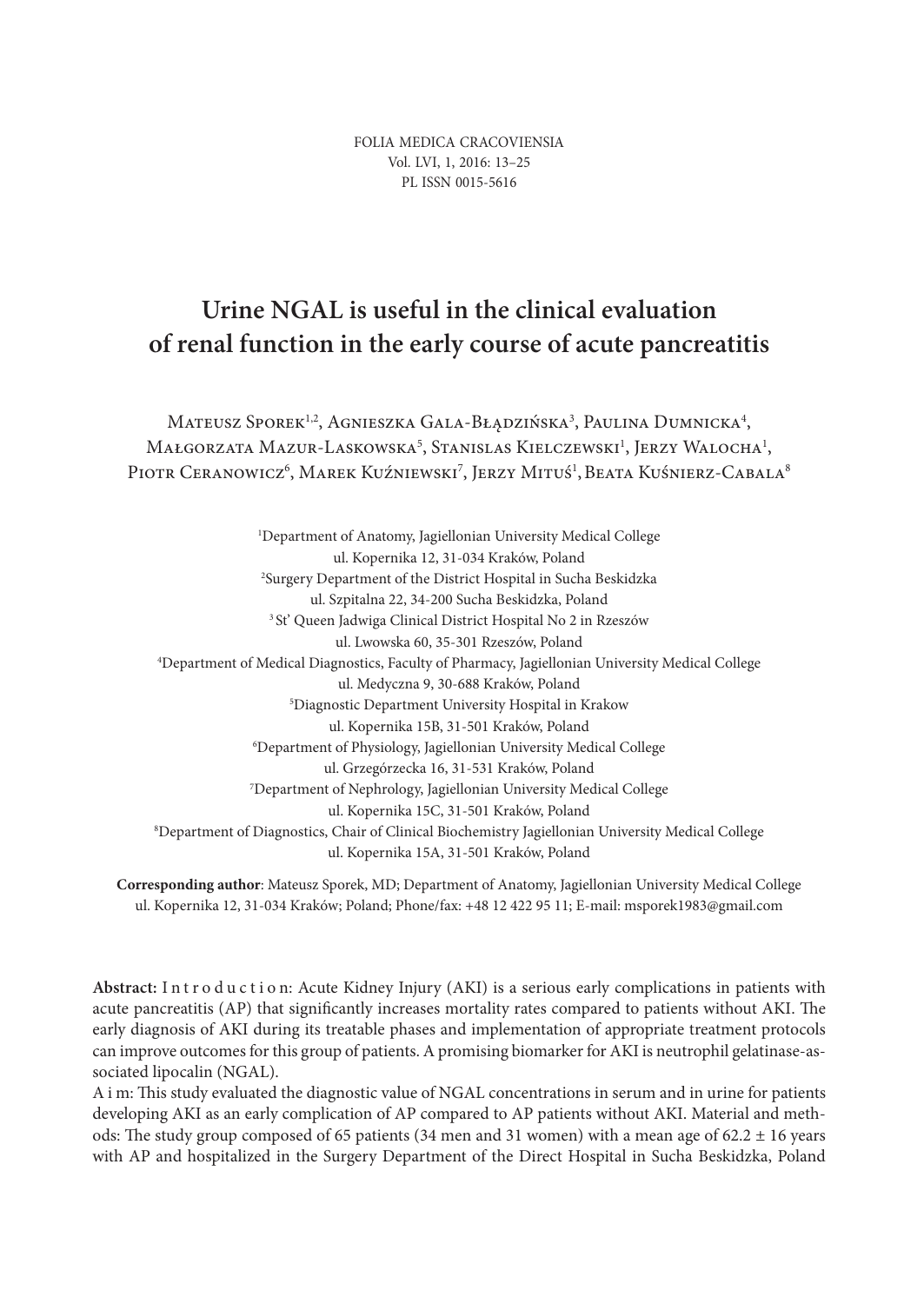between January and December 2014. Serum NGAL (sNGAL) levels were measured with the BioVendor ELISA kit, and urine NGAL (uNGAL) with the Abbott ARCHITECT Analyzer.

R e s u l t s: In the early phase of AP, 11 patients (17%) developed AKI, including 10 patients with stage 1 and one with stage 2. AKI was associated with more severe AP, higher BISAP scores, the need for more intensive treatment, longer hospital stays and higher mortality. Both serum and urine NGAL concentrations were significantly higher in patients with AKI throughout the study and significantly predicted AKI in simple and multiple logistic regression adjusted for age, sex and comorbidities. Serum and urine NGAL concentrations were significantly correlated with levels of serum urea, creatinine, urine albumin, and the maximum change in serum creatinine. Serum and urine NGAL levels also correlated positively with direct neutrophil counts and CRP concentrations throughout the study.

C o n c l u s i o n s: The measurement of NGAL levels, particularly in urine, is simple, easy to interpret, routinely available, and clinically useful in the assessment of dynamic changes in kidney function for patients with AP.

**Key words:** urine NGAL, severe of acute pancreatitis, acute kidney injury.

## **Introduction**

Acute pancreatitis (AP) in the most of patients have mild course of the disease (MAP *— mild acute pancreatitis*). Laboratory tests and imaging studies performed in the early stages of the disease may not give any warning signs of eventual organ failure. But, timely recognition of the severity of AP and monitoring of organ function is the only way to survive this condition  $[1-4]$ . It should be noted that more than half of patients with severe acute pancreatitis (SAP) die within the first week of the illness, and that the most common causes of death (70–80%) are acute renal injury (AKI) and acute lung injury (ALI) due to acute respiratory distress syndrome (ARDS) [2, 5–9]. The established criteria for measuring AKI, the 2004 RIFLE classification and 2012 KDIGO guidelines, are both based on estimated increase in creatinine and decrease in urine output over time [8, 10]. These biomarker measurements for AKI were proposed for use internationally due to their general availability in clinical settings across the world. Unfortunately, serum creatinine level has limited value as an indicator of renal impairment as it varies with factors such as muscle mass, age, sex, and diet of the patient [5, 11]. More importantly, the increase in serum creatinine usually occurs 24–48 hours after kidney damage [10]. As such, monitoring serum creatinine does not meet the diagnostic needs of clinicians treating patients with SAP whose condition may change from hour to hour. Similarly, the hourly measurement of urine output commonly used in most surgery departments is also not an ideal benchmark for estimating renal function. Limitations include general variability, invasiveness and laboriousness of acquiring measurements and difficulty of interpreting the results. Instead, clinicians need a fast and simple diagnostic tool that provides reliable assessment of a patient's risk for AKI. There is a pressing need for new markers of kidney damage that allow for quick diagnosis and appropriate treatment. One such promising marker is neutrophil gelatinase-associated lipocalin (NGAL). This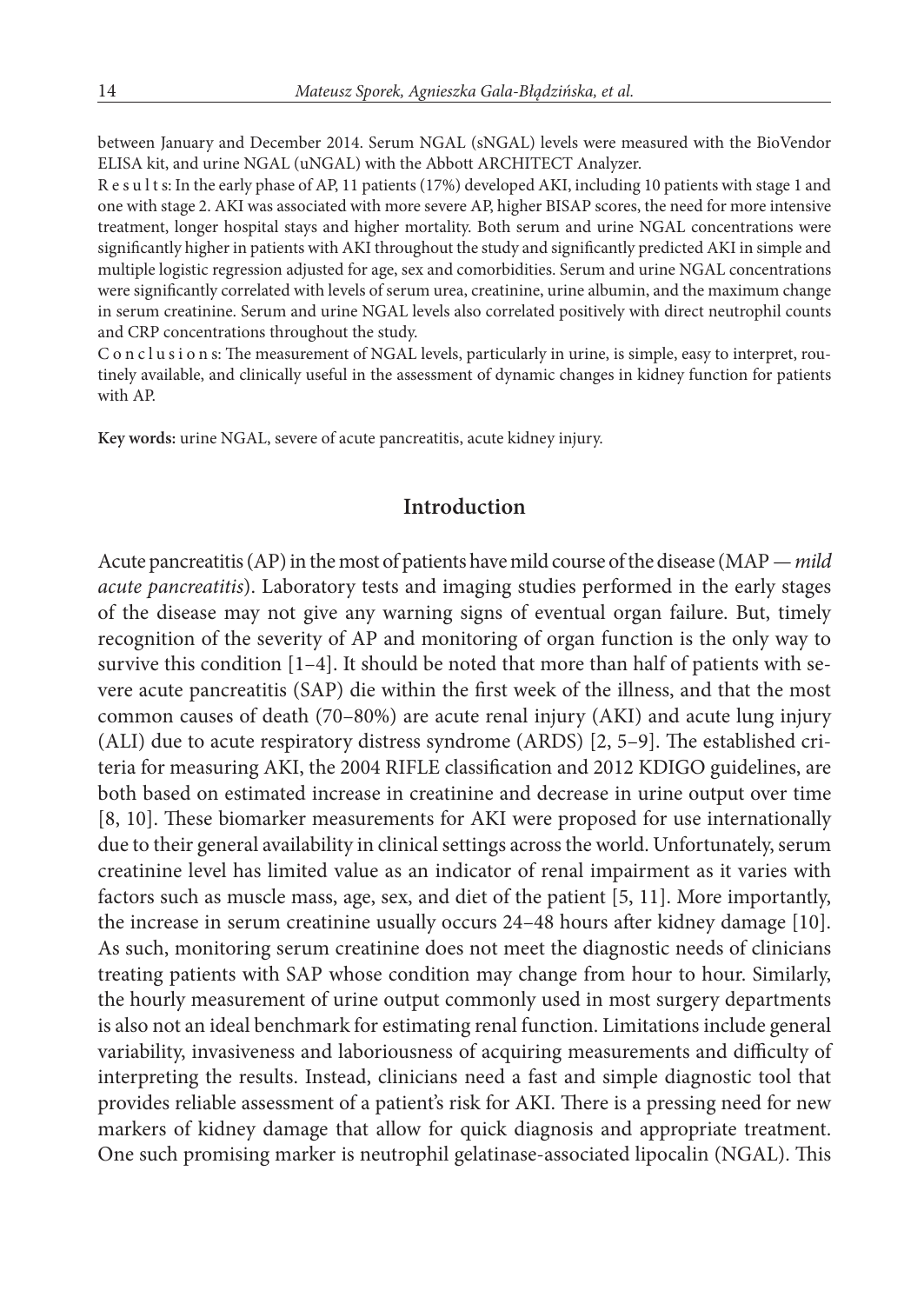protein's increased concentration in blood serum and urine is observed as early as 4–6 hours after kidney ischemia or exposure to nephrotoxic agents in both the preclinical and reversible phases of AKI [8, 10, 12]. NGAL, also known as gelatinase siderocalin or lipocalin 2, is a secretory protein in the lipocalin family present in the granules of neutrophils and macrophages [11]. NGAL was first described as a marker for acute kidney injury in 2003 when it was found in patients having undergone cardiac surgery [13]. Under normal physiological conditions, NGAL is freely filtered by the kidney glomerulus and is mostly resorbed at the proximal convoluted tubule. It begins to be secreted in response to kidney ischemia as soon as 2 hours after the injury and may be considered as a sort of "renal troponin." The concentration of NGAL in blood serum is considered to be a "morphological" indicator of damage to the renal tubules (as opposed to serum creatinine, which is only a marker of kidney activity) [11, 13]. Increased concentration of NGAL in urine indicates damage to the proximal convoluted tubule of the nephron and lack of resorption. However, the majority of urine NGAL is synthesized in the distal part of the nephron in response to ischemia or exposure to nephrotoxic agents [10]. A clinically negligible expression of NGAL has also been shown in numerous other human tissues but only significantly increasing serum NGAL levels in response to inflammatory agents. The increase in concentration of urine NGAL during AKI is significantly larger than the increase in the serum NGAL.

The aim of the study was to compare the concentrations of NGAL in serum and urine for AP patients with AKI and AP patients without AKI at 24, 48 and 72 hours after the onset of acute pancreatitis.

## **Materials and methods**

This prospective observational study included 65 adult patients with a diagnosis of AP, treated in the Department of Surgery, District Hospital in Sucha Beskidzka, Poland between January and December 2014. AP was diagnosed based on the revised Atlanta Classification 2012 [14]. The patients with symptoms of AP lasting longer than 24 hours and those who have not signed an informed consent form were excluded from the study. The severity of AP was stratified according to the revised Atlanta Classification into mild (MAP), moderately severe (MSAP) or severe AP (SAP), based on the presence of transient or persistent organ failure, exacerbation of comorbidities and/or local complications. AKI was diagnosed according to KDIGO guideline, i.e. when serum creatinine increased ≥26.5 µmol/L within 48 hours, or ≥1.5-times within 7 days or urine volume was <0.5 ml/kg/h for 6 hours [15]. All laboratory tests conducted for the routine assessment of patients were performed in the Department of Laboratory Diagnostics Health Care Centre in Sucha Beskidzka on the date of the order. Measured parameters included amylase activity, concentration of total calcium, serum albumin, blood urea nitrogen (BUN), serum creatinine, C-reactive protein (CRP) and complete blood counts. Complete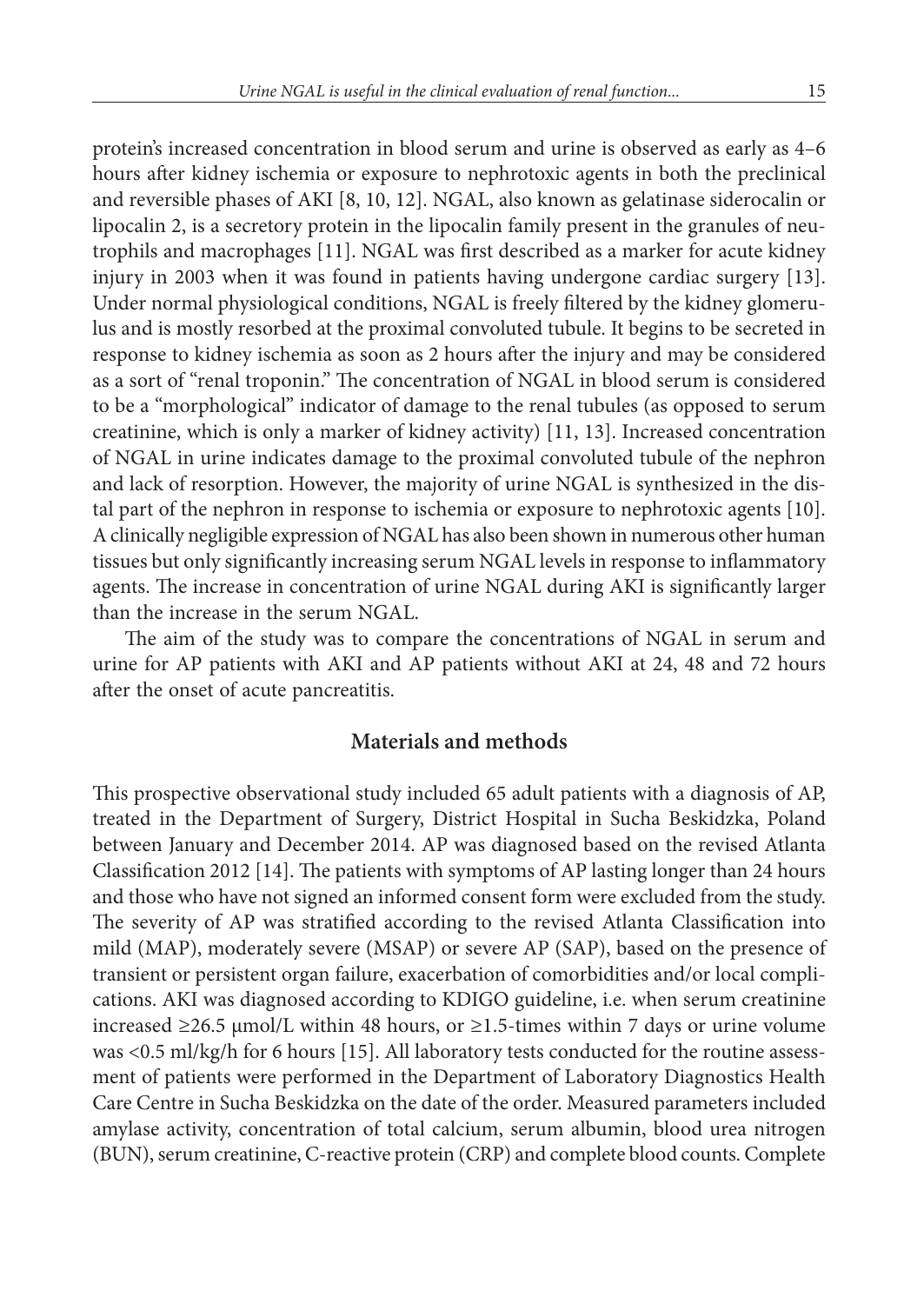blood counts were performed on whole blood in  $\mathrm{K_{2}EDTA}$  using an automated hematology counter type 5-diff Sysmex XE 2100 (Sysmex Corp., Japan). Urine NGAL (uNGAL) concentration was measured in individual urine samples with an ARCHITECT Analyzer Abbott Diagnostics (Abbott Park, USA) using chemiluminescent microparticle immunoassays (CMIA). Concentration of NGAL in blood serum (sNGAL) was measured using Human Lipocalin-2/NGAL ELISA kits from BioVendor (Brno. Czech Republic) on the Automatic Micro ELISA Reader ELX 808 (BIO-Tek® Instruments Inc., Winooski, VT, USA).

The study design was approved by the Bioethics Committee of the Jagiellonian University (Decision No. KBET/247/B/2013).

#### **Statistical analysis**

Categorical data were reported as numbers of patients (percentage of the appropriate group) and compared with the chi-squared test. Median (lower-upper quartile) or mean ± standard deviation were reported for continuous variables. The variables' distributions were checked for normality using the Shapiro–Wilk's test. The differences between groups were tested with the t-test or Mann–Whitney's test. Simple correlations between NGAL and the selected variables were assessed with the Spearman's rank coefficient as both sNGAL and uNGAL were characterized by non-normal distributions. Odds ratios (OR) of 95% with confidence intervals (CI) of 95% were reported in case of the simple and multiple logistic regression; multiple models were adjusted for a-priori chosen confounders. The results were considered significant at  $p < 0.05$ . The Statistica 12.5 software package (StatSoft, Tulsa, USA) was used for computations.

#### **Results**

AP was classified as mild in 46 (71%), moderately-severe in 14 (22%), and severe in 5 (8%). At the early phase of AP, 11 patients (17%) developed AKI according to the KDIGO criteria. AKI stage 1 was diagnosed in 10 patients and stage 2 in one patient. The clinical and laboratory characteristics of patients with and without AKI are reported in Table 1. The diagnosis of AKI was associated with more severe AP, higher BISAP scores, the necessity for more intensive treatment and longer hospital stay, as well as with higher mortality (although there were only 3 deaths, all in late phase of the disease) (Table 1). Patients with and without AKI did not differ in overall prevalence of comorbidities, however, chronic kidney disease and diabetes were significantly associated with AKI (Table 1). The comorbidities were observed in nearly 80% of patients, most commonly hypertension (22 patients, 34%), ischemic heart disease (18 patients, 28%), and diabetes (10 patients, 15%); 7 patients (11%) were diagnosed with lung diseases and 3 (5%) with kidney diseases (chronic kidney disease stage G3 in 2 patients and G4 in 4 patients).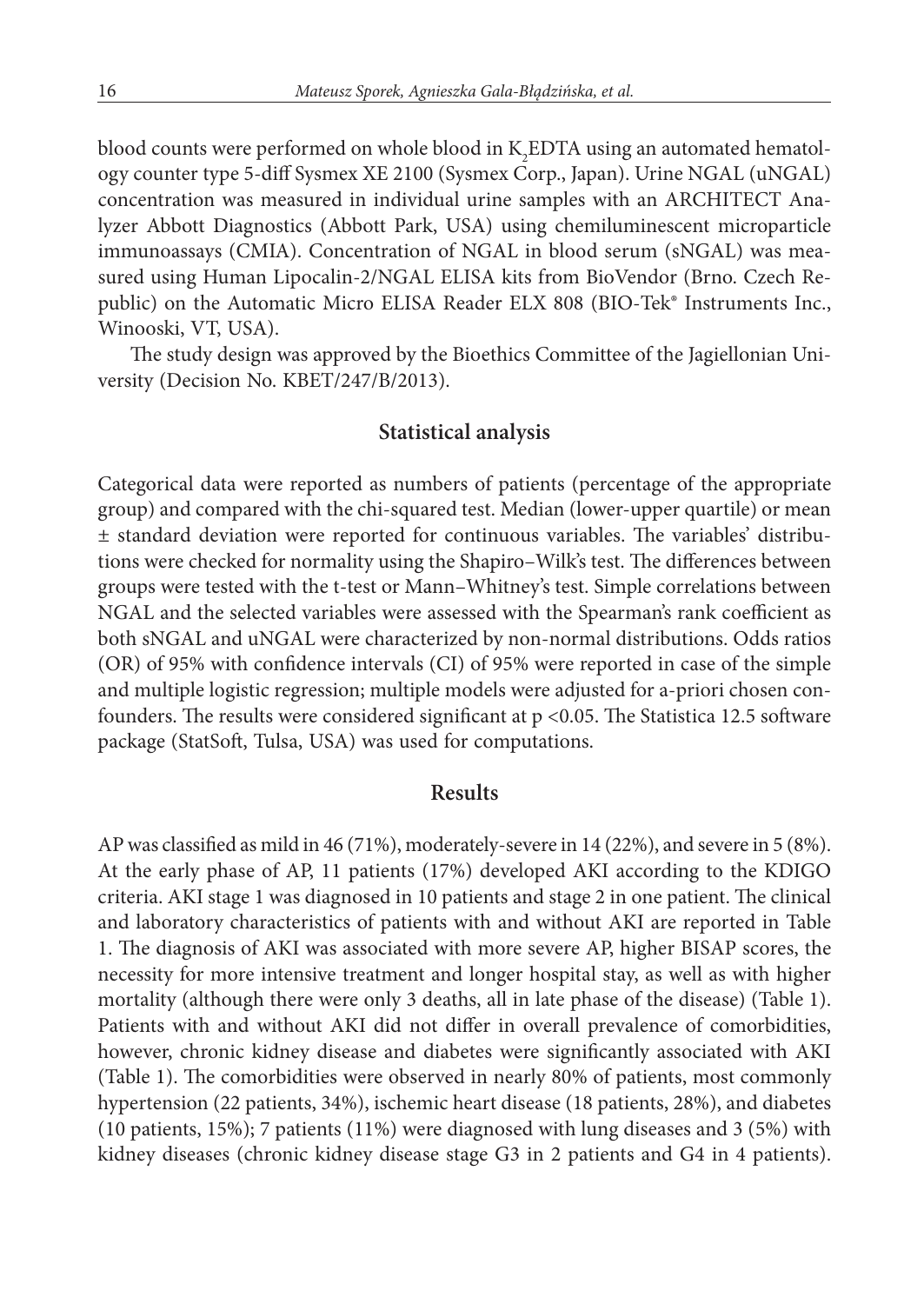| Variable                                          | Patients without AKI<br>$(N = 54)$ | Patients with AKI<br>$(N = 11)$ | p           |
|---------------------------------------------------|------------------------------------|---------------------------------|-------------|
| Male sex, $N$ $(\%)$                              | 27(50)                             | 7(63)                           | <b>NS</b>   |
| Age, years                                        | $59 \pm 18$                        | $69 \pm 17$                     | <b>NS</b>   |
| Duration of pain until admission, hours           | $12(6-24)$                         | $16(8-24)$                      | <b>NS</b>   |
| Duration of hospital stay, days                   | $6(5-8)$                           | $14(10-27)$                     | < 0.001     |
| Mild acute pancreatitis, $N$ (%)                  | 45 (83)                            | 1(9)                            |             |
| Moderately severe acute pancreatitis, $N$ $(\%)$  | 8 (19)<br>6(55)                    |                                 | < 0.001     |
| Severe acute pancreatitis, $N$ (%)                | 1(2)                               | 4 (36)                          |             |
| BISAP score $\geq$ 3 in the first 24 hours, N (%) | $\mathbf{0}$                       | 6(55)                           | < 0.001     |
| Co-morbidities, N (%)                             | 40 (74)                            | 10(91)                          | NS          |
| Renal disease diagnosed before AP, N (%)          | 1(2)                               | 2(18)                           | 0.020       |
| Diabetes, N (%)                                   | 6(11)                              | 4(36)                           | 0.034       |
| SIRS, N (%)                                       | 2(4)                               | 6(55)                           | < 0.001     |
| Pancreatic or peripancreatic necrosis, N (%)      | 1(2)                               | 2(18)                           | 0.020       |
| Peripancreatic fluid collections, N (%)           | 5(9)                               | $\boldsymbol{0}$                | NS.         |
| Transient organ failure, N (%)*                   | 2(4)                               | 4 (36)                          | < 0.001     |
| Persistent organ failure, N (%)*                  | 1(2)                               | 4(36)                           | < 0.001     |
| Pleural effusion, N (%)                           | 7(13)                              | 6(55)                           | 0.002       |
| Antibiotic prophylaxis, N (%)                     | 21(40)                             | 10(91)                          | 0.002       |
| Parenteral nutrition, N (%)                       | $\overline{0}$                     | 3(27)                           | 0.003       |
| Surgery, N (%)                                    | 1(2)                               | 2(18)                           | 0.020       |
| Early mortality / late mortality, N (%)           | 0/1(2)                             | 0/2(18)                         | $- / 0.019$ |
| Leukocytes, x10 <sup>3</sup> /µl                  | $11.2(9.3 - 14.6)$                 | $13.6(10.4 - 18.4)$             | NS.         |
| Neutrophils, x10 <sup>3</sup> /µl                 | $9.1(7.4-11.0)$                    | $10.7(6.6 - 15.6)$              | NS.         |
| Hematocrit, %                                     | $43.1 \pm 4.6$                     | $39.4 \pm 6.3$                  | NS.         |
| Platelets, x10 <sup>3</sup> /µl                   | $240(201-266)$                     | $130(116-230)$                  | 0.001       |
| Amylase, U/l                                      | $1217(631-1873)$                   | 733 (432-1046)                  | NS.         |
| Glucose, mmol/l                                   | $7.8(6.4-10.1)$                    | $9.6(6.6-12.6)$                 | NS          |
| Serum albumin, g/l                                | $40.6(37.7-44.1)$                  | 37.6 (29.0-40.0)                | 0.015       |
| CRP, mg/l                                         | $12.2(2.5-76.8)$                   | 128.0 (74.6–225.7)              | < 0.001     |
| Calcium, mmol/l                                   | $2.35(2.21-2.43)$                  | $2.18(1.80-2.39)$               | NS          |

Table 1. Clinical characteristics of patients with acute pancreatitis  $(N = 65)$  and the results of laboratory tests at 24 hours.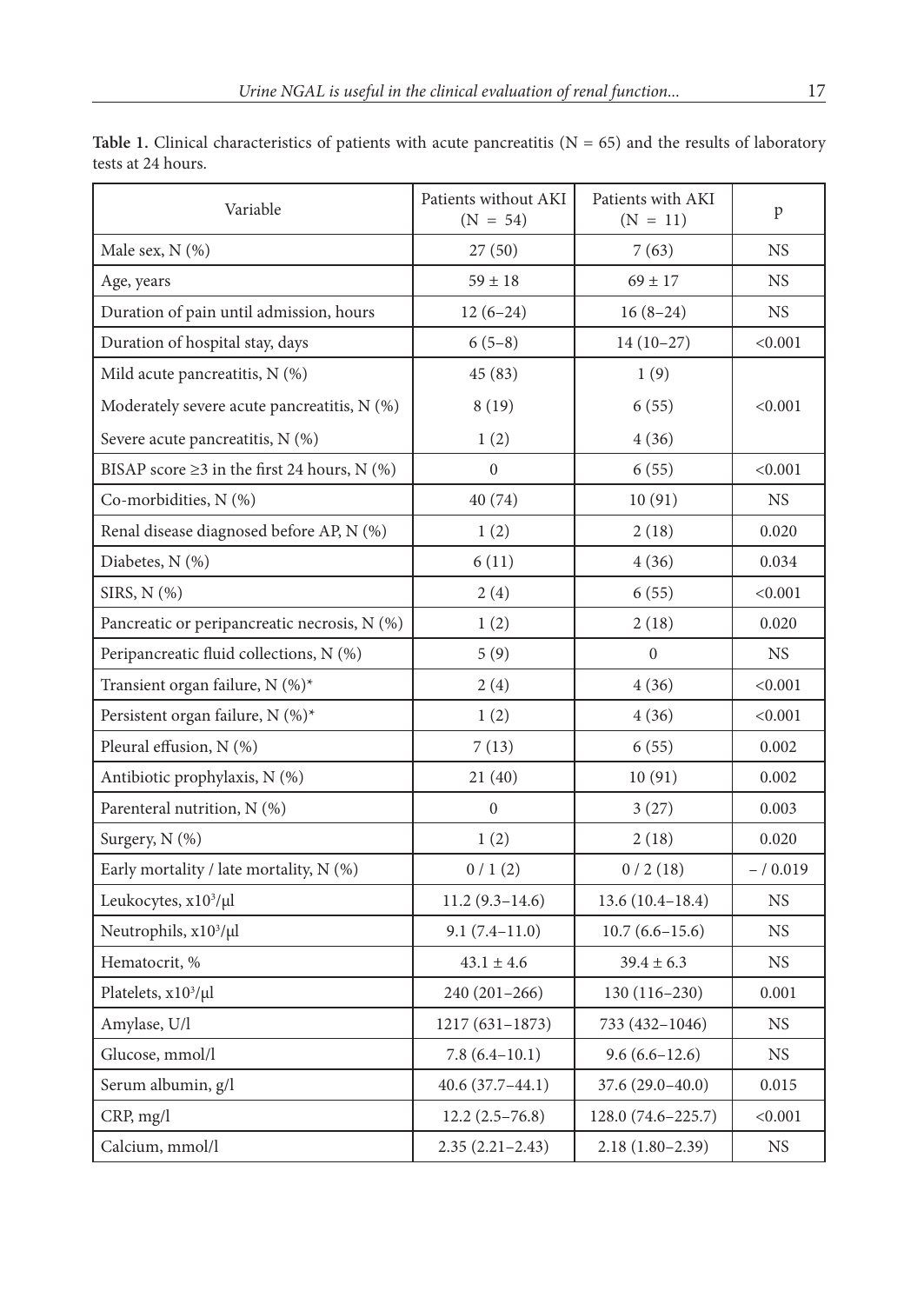| Variable             | Patients without AKI<br>$(N = 54)$ | Patients with AKI<br>$(N = 11)$ | p       |
|----------------------|------------------------------------|---------------------------------|---------|
| Urea, mmol/l         | $5.9(4.3-6.9)$                     | $11.7(6.7-15.2)$                | 0.003   |
| Creatinine, µmol/l   | $73(63-92)$                        | $157(104-211)$                  | < 0.001 |
| Urine albumin, mg/dl | 340 (150-990)                      | 2300 (560-4650)                 | 0.024   |
| sNGAL, ng/ml         | $105(68-137)$                      | 276 (229-427)                   | < 0.001 |
| uNGAL, ng/ml         | $26.3(14.9-43.7)$                  | 550.6 (72.6-856.2)              | < 0.001 |

N — number of patients; BISAP — bedside index for severity in acute pancreatitis; SIRS — systemic inflammatory response syndrome; NGAL — neutrophil gelatinase-associated lipocalin; s — serum; u — urine; CRP — C-reactive protein \* according to modified Marshall scoring system.



**Fig. 1.** NGAL concentrations in serum (sNGAL) and urine (uNGAL) of patients with and without AKI at 24, 48 and 72 hours after onset of symptoms of AP. Data are shown as median, 25–75 percentile (boxes) and non-outlier range (whiskers), points represent the outliers.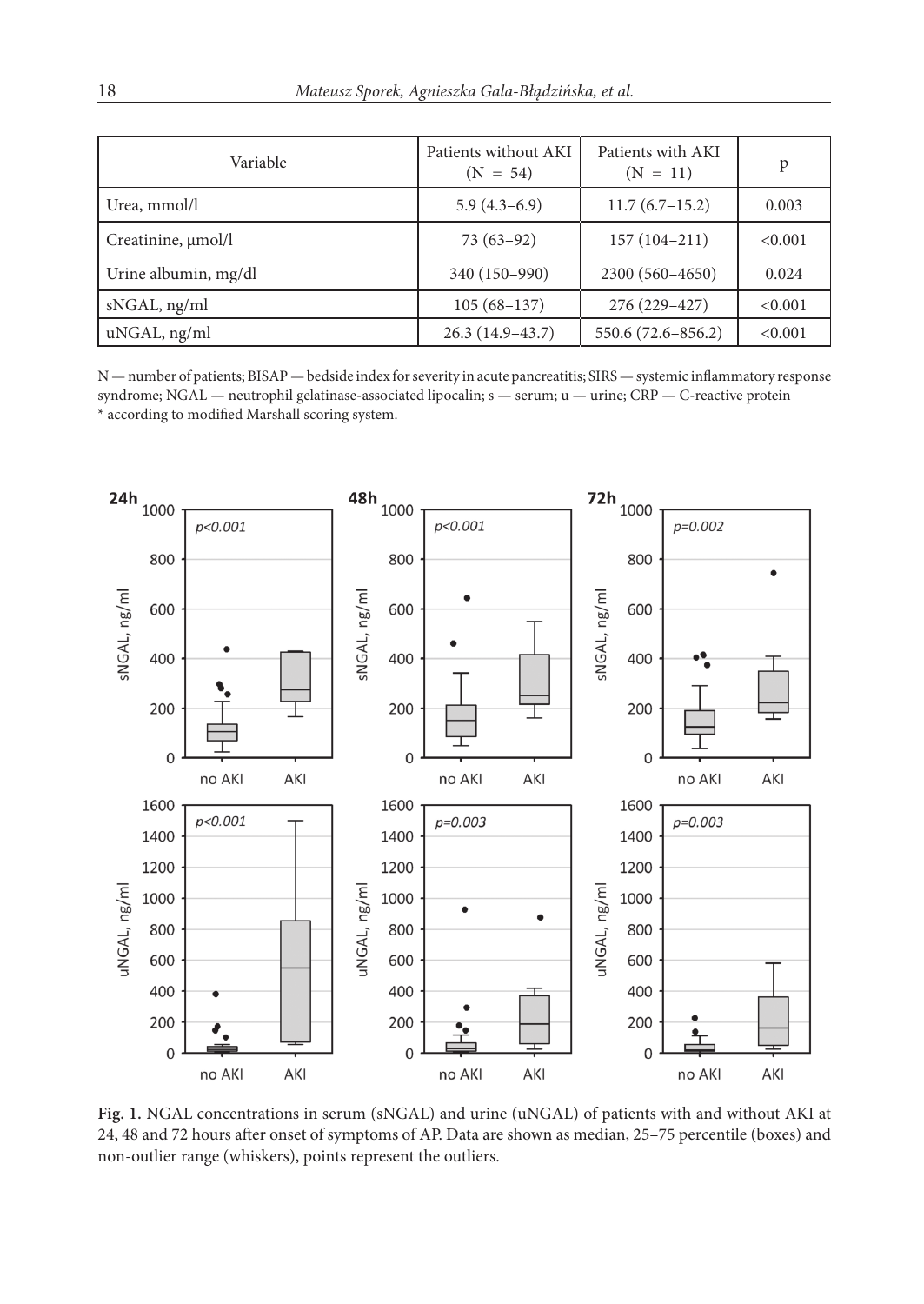At 24 hours after the onset of AP, the patients who do not developed AKI were characterized by higher platelets, decreased in serum albumin, and increased in CRP, urea, creatinine as well as higher urine albumin concentrations (Table 1). Serum and urine NGAL concentrations were significantly higher in AKI patients throughout the study (Table 1, Fig. 1).

In logistic regression analysis, both serum and urine NGAL concentrations significantly predicted AKI (Table 2). The association between sNGAL and uNGAL with AKI was independent of age, sex and comorbidities. The odds ratios for AKI estimated for sNGAL and uNGAL were of similar magnitude.

**Table 2.** Serum and urine NGAL concentrations as predictors of acute kidney injury in patients with acute pancreatitis.

| Time*    | Independent variable | Simple OR (95% CI)  | Adjusted** OR (95% CI) |
|----------|----------------------|---------------------|------------------------|
| 24 hours | sNGAL, per 10 ng/ml  | $1.20(1.08-1.33)$   | $1.09(1.02 - 1.18)$    |
|          | uNGAL, per 10 ng/ml  | $1.20(1.08-1.35)$   | $1.11(1.01-1.21)$      |
| 48 hours | sNGAL, per 10 ng/ml  | $1.08(1.02 - 1.14)$ | $1.07(1.01-1.14)$      |
|          | uNGAL, per 10 ng/ml  | $1.08(1.01-1.15)$   | $1.08(1.01-1.16)$      |
| 72 hours | sNGAL, per 10 ng/ml  | $1.09(1.02 - 1.17)$ | $1.19(1.03 - 1.38)$    |
|          | uNGAL, per 10 ng/ml  | $1.10(1.02 - 1.18)$ | $1.20(1.02-1.41)$      |

\*\* Time between the onset of AP symptoms and blood/urine collection for NGAL determination.

\*\* The models were adjusted for age, sex and comorbidities.

**Table 3.** Simple correlations between serum and urine NGAL concentrations and the selected variables during the first 72 hours of acute pancreatitis.

| Variable      | 24 h        |                | 48 h        |             | 72 h           |                |
|---------------|-------------|----------------|-------------|-------------|----------------|----------------|
|               | sNGAL       | uNGAL          | sNGAL       | uNGAL       | sNGAL          | uNGAL          |
| Urea          | $R = 0.34$  | $R = 0.21$     | $R = 0.25$  | $R = 0.34$  | $R = 0.34$     | $R = 0.35$     |
|               | $p = 0.007$ | $p = 0.1^{NS}$ | $p = 0.042$ | $p = 0.008$ | $p = 0.005$    | $p = 0.005$    |
| Creatinine    | $R = 0.40$  | $R = 0.16$     | $R = 0.33$  | $R = 0.32$  | $R = 0.22$     | $R = 0.11$     |
|               | p < 0.001   | $p = 0.2^{NS}$ | $p = 0.009$ | $p = 0.011$ | $p = 0.08NS$   | $p = 0.4^{NS}$ |
| Creatinine    | $R = 0.43$  | $R = 0.45$     | $R = 0.39$  | $R = 0.38$  | $R = 0.46$     | $R = 0.39$     |
| max. change*  | p < 0.001   | p < 0.001      | $p = 0.001$ | $p = 0.002$ | p < 0.001      | $p = 0.001$    |
| Urine albumin | $R = 0.31$  | $R = 0.51$     | $R = 0.52$  | $R = 0.58$  | $R = 0.11$     | $R = 0.21$     |
|               | $p = 0.013$ | p < 0.001      | p < 0.001   | p < 0.001   | $p = 0.4^{NS}$ | $p = 0.1^{NS}$ |
| <b>CRP</b>    | $R = 0.66$  | $R = 0.58$     | $R = 0.70$  | $R = 0.41$  | $R = 0.60$     | $R = 0.53$     |
|               | p < 0.001   | p < 0.001      | p < 0.001   | p < 0.001   | p < 0.001      | p < 0.001      |
| Neutrophils   | $R = 0.49$  | $R = 0.31$     | $R = 0.71$  | $R = 0.42$  | $R = 0.67$     | $R = 0.57$     |
|               | p < 0.001   | $p = 0.014$    | p < 0.001   | p < 0.001   | p < 0.001      | p < 0.001      |

NGAL — neutrophil gelatinase-associated lipocalin; s — serum; u — urine; CRP — C-reactive protein

\* Maximum change in serum creatinine concentrations during the first 72 hours after the onset of symptoms of AP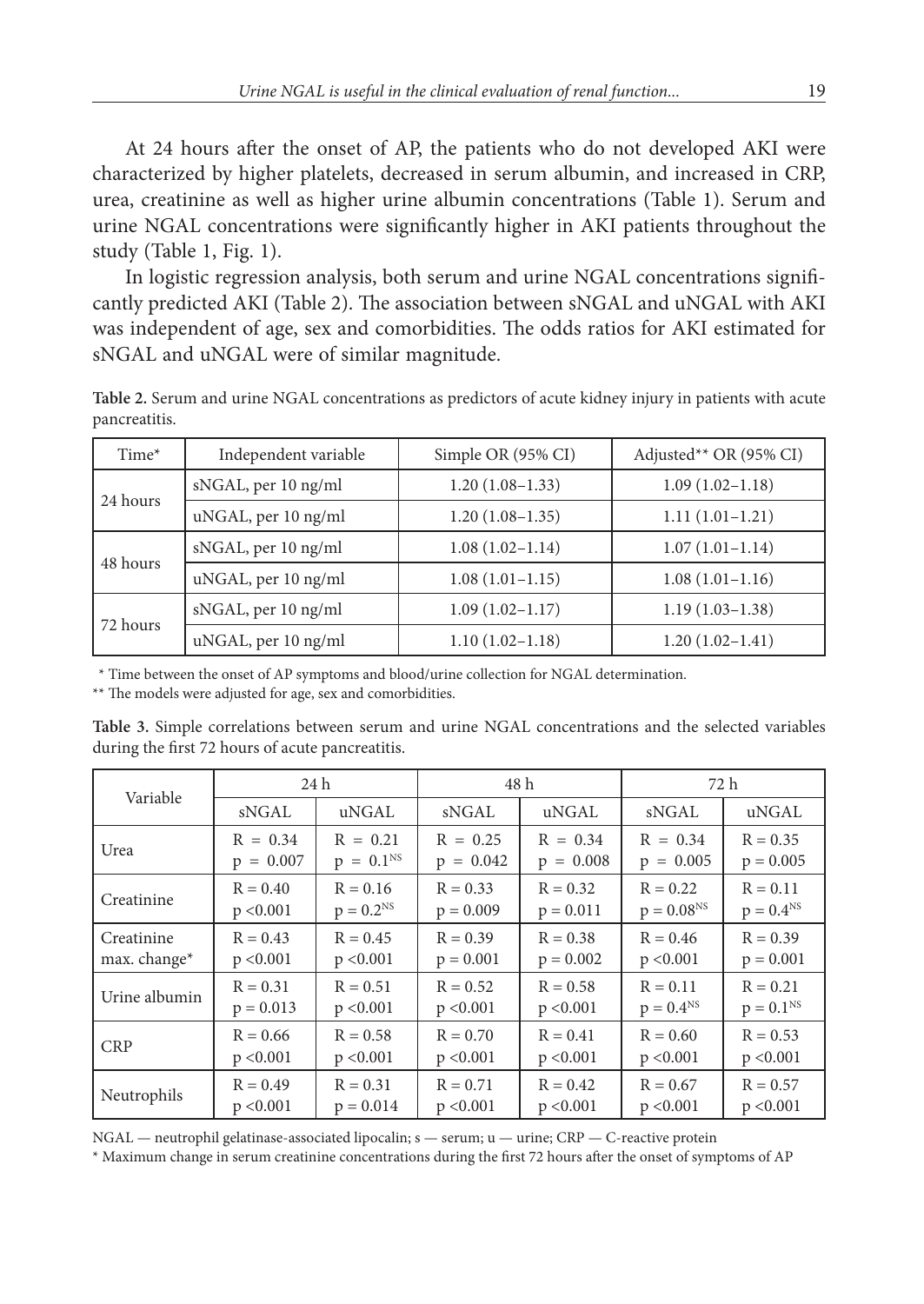Moreover, both serum and urine NGAL concentrations were significantly correlated with other laboratory markers of kidney function, i.e. serum urea, serum creatinine and urine albumin (Table 3). Of note, the correlations between NGAL and creatinine concentrations were relatively weak or even non-significant in some time-points, however, there were significant correlations between both serum and urine NGAL and maximum change in serum creatinine, throughout the study (Table 3). Also, both serum and urine NGAL were positively correlated with the direct neutrophil counts as well as with CRP concentrations (Table 3).

#### **Discussion**

The clinical diagnosis of acute pancreatitis requires at least two of the three diagnostic criteria: abdominal pain typical to AP, at least a threefold increase of lipase or amylase in serum and CT imaging consistent with AP [16]. However, these criteria indicate neither the severity nor prognosis of the disease. For these, the clinician needs to conduct an experienced analysis of a multitude of additional studies. This requires careful clinical observation and continuous monitoring of many parameters such as heart and respiratory rates, arterial blood gases, body temperature, pulse oximetry, serum creatinine, blood urea nitrogen, level of consciousness on the Glasgow Coma Scale, the presence of pleural effusion and the presence and extent of pancreatic necrosis as measured by Balthazar scoring [3, 17–18]. It should be emphasized that in the case of a patient with AP lasting more than 48 hours, organ failure is the major predictor of morbidity and mortality regardless of the assessment method of the severity of AP (Ranson Scale, APACHE II, BISAP score) [3, 9, 19–21]. The assessment of multiple organ dysfunction (Marshall score) is essential for the formulation of a personalized patient treatment plan including indications for intravenous fluid administration, enteral and parenteral nutrition, pain management, decompressive nasogastric tube, antibiotics, percutaneous drainage, endoscopic treatment or laparotomy [8, 14, 16, 22]. The Marshall score assumes a loss of kidney function when serum creatinine is between 168 and 318 mmol/L (1.9–3.6 mg/dL), while levels below 124 mmol/L (1.4 mg/dL) indicate normal kidney function [23]. This classification is not consistent with the definition of AKI currently used by nephrologist. Notably, KDIGO guidelines are based on the change of serum creatinine concentration over time as well as hourly urine output [15]. These guidelines specify treatment protocols for patients depending on the severity of AKI and can be useful in speeding up decision making in time-sensitive cases [15]. In the present study, the severity of AKI as defined by KDIGO correlated with a longer hospital stay, severity of AP, severity of disease as assessed with the BISAP score upon admission, the advent of systemic inflammatory response syndrome (SIRS), persistent organ failure and the presence of pleural effusion. Patients with diagnosed AKI had more frequent need for antibiotic administration and surgical intervention. These results are confirmed by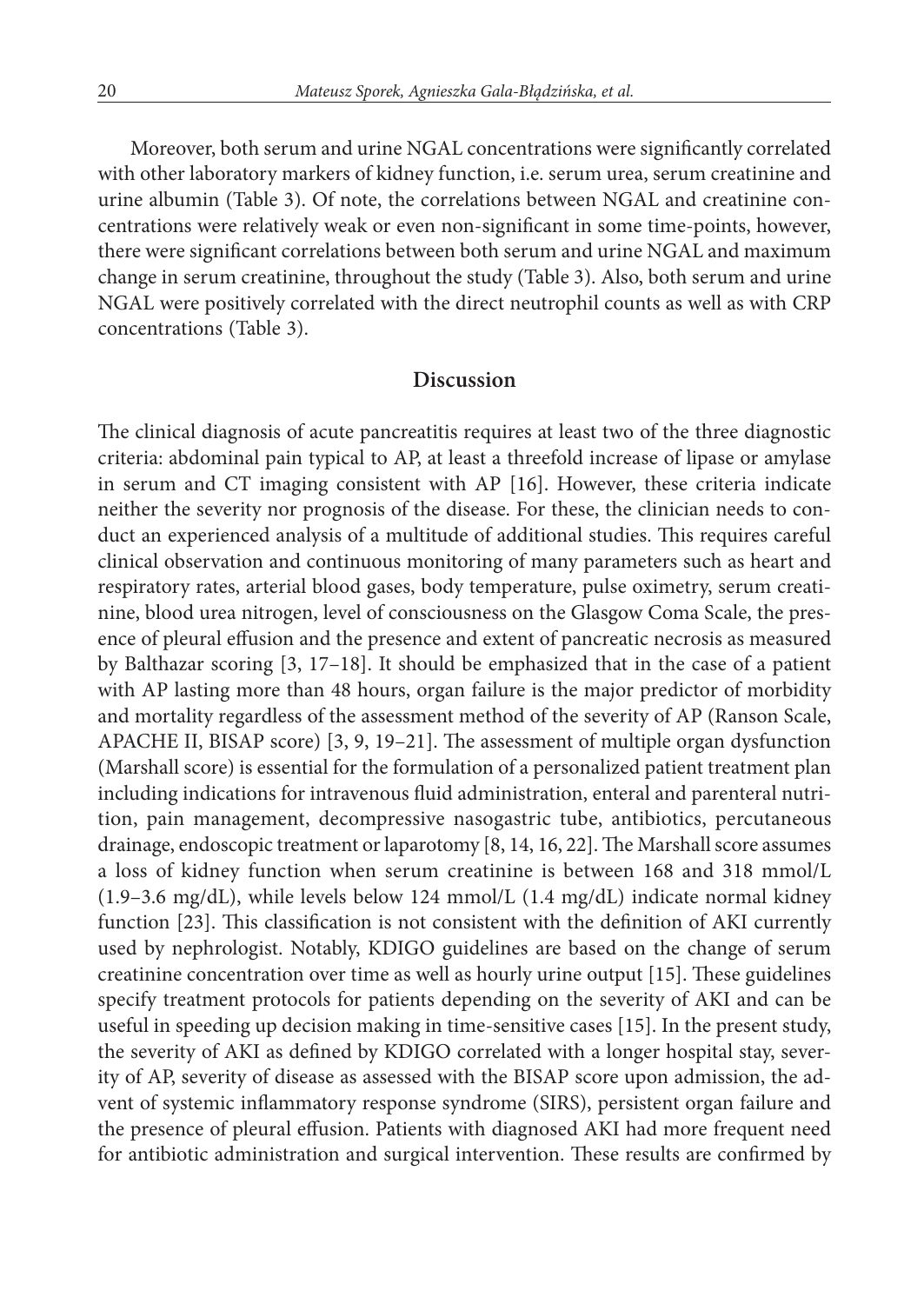the observations of other authors, for whom the presence of AKI indicated a poor prognosis for AP patients [24–25]. But, since evaluating AKI based on serum creatinine and urine output can be inadequate, the clinician is in need of a simple biomarker for the assessment of patients with AP with special consideration of renal function. The ideal biomarker, to be useful clinically, should be easy to measure and interpret, dynamically responsive to the patient's condition and reliable in informing therapeutic decisions. Based on previous studies, NGAL concentrations in the serum and urine are excellent candidates as clinically useful biomarkers in the evaluation of patients with AP. Patients with AKI had significantly higher concentrations of sNGAL and uNGAL compared to those that did not develop this complication. Additionally, this study's results demonstrate that significantly higher levels of NGAL in serum and urine also correlate with a more severe clinical state (e.g. higher BISAP scores in the first 24 hours, greater organ dysfunction assessed via Marshall score, accompanying pancreatic necrosis or presence of pleural effusion) and higher parameters of inflammation (CRP and direct neutrophil count) [Table 1]. Lipinski *et al.* [2] observed that urine NGAL levels in AP patients, particularly when collected in the first 24 hours, is a reliable predictor of more severe disease and mortality. In the cited work uNGAL levels above 68.9 ng/mL were predictive of SAP [2]. Our clinical observations support this interpretation of uNGAL levels to rapidly identify AP patients at risk for AKI, when the samples are taken during the first day of hospitalization. The vast majority of patients our study group that developed AKI had concentration uNGAL was higher than 100 ng/mL. It can be concluded that these patients would benefit from immediate and aggressive prevention of AKI. This should primarily include intensive rehydration precisely regulated by the daily urine output, blood pressure and blood volume based on daily measurements of body weight. It should also include the elimination of potentially nephrotoxic drugs and avoiding the use of imaging studies with potentially nephrotoxic contrast agents, at least until the decrease in the concentration of uNGAL. These patients also require careful dosage of drugs metabolized by the kidney, depending on their degree of function. Measuring uNGAL again after 48 hours allows for the evaluation of the effects of treatment of AKI in AP patients. A significant decrease in concentration of uNGAL infers a reduction or avoidance of AKI and should be considered as an effective treatment of this complication. As such, in the case of avoiding AKI in AP, uNGAL can be thought of as a "renal troponin" similarly predictive as its cardiac counterpart. Other studies have also shown that uNGAL levels change dynamically over time (in as little as four hours), after the activation of a nephrotoxic contrast agent. The measurement of urine NGAL levels is simple, fast, responsive to change, easily added to routine laboratory protocols and provides the clinician with diagnostically and therapeutically relevant information. This marker has significant potential for practical application in monitoring the kidney function of patients with AP. Neyra *et al.* [26] found that in patients with AKI in intensive care units, albuminuria greater than 30 mg/dL on the dipstick test correlates with a potentially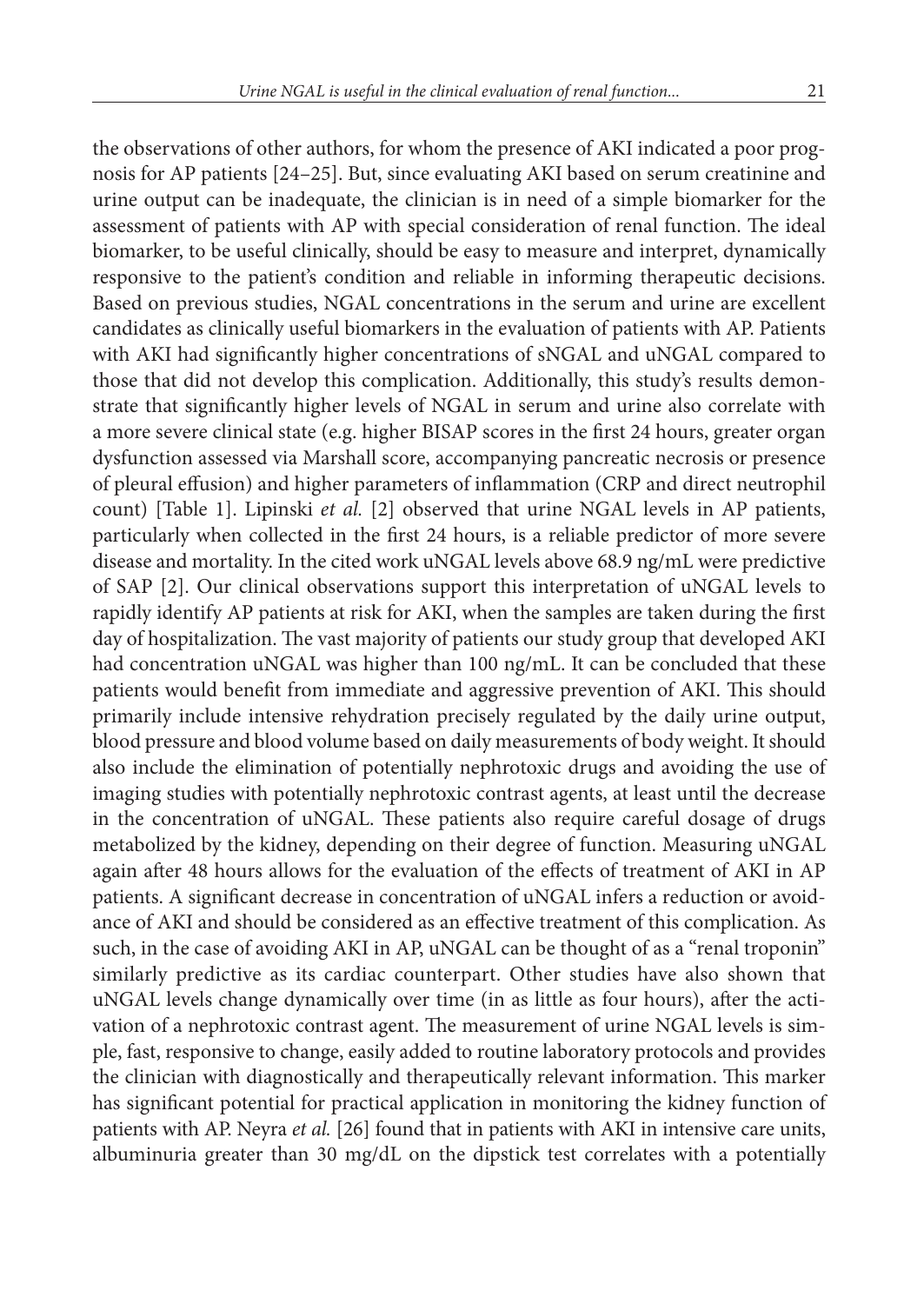worse prognosis in their AKI recovery compared to similar patients with lower albuminuria. Those results correspond well with our study's significant correlations of high uNGAL and sNGAL levels with high albuminuria urine samples (all above 150 mg/dL). This correspondence indicates that the levels of these biomarkers in patients 24 and 48 hours after the onset of abdominal pain have predictive value for AKI. Monitoring serum NGAL during the subsequent days of AP allows the clinician to expect either improvement or systemic inflammation and the development of SIRS (*Systemic Inflammatory Response Systems*). Lipinski *et al.* [2] observed that the initial phase of SAP is marked by the release of NGAL from ischemic cells and organs (particularly the kidney), which is typical of the pathophysiology of acute systemic diseases. In our study, measurement of sNGAL at 24, 48 and 72 hours after admission yielded comparably increasing concentrations. This increase should be treated like other acute phase proteins, such as increasing CRP or declining serum albumin, that signal a systemic inflammatory process developing as part of AP. Although the authors observed a statistically significant correlation between the increase of sNGAL in AP patients with AKI compared to AP patients without AKI (229–427 ng/mL vs 68–137 ng/mL), it is the levels of uNGAL that showed the more remarkable correlations for these two groups of patients (72.6–856.2 ng/mL vs. 14.9–43.7 ng/mL) [Table 1]. This conclusion is supported by the study authored by Soto *et al.* [27] based on prospective observation of 616 ICU patients, confirming the usefulness of sNGAL levels in the monitoring of renal function in patients with AKI [27]. Measurements of NGAL in the urine and serum, however, have its limitations. Because it is a protein associated with neutrophil gelatinase, the increase in NGAL levels can be a consequence of the presence of an infection in the body which may not necessarily be associated with AP (eg. bacterial pneumonia or pyelonephritis) [28]. There is also evidence that sNGAL levels increase in patients with pancreatic cancer, and although it is not a very specific marker for this disease, this protein may be present in the early stages of tumor development [29]. It is also reported that concentration of sNGAL may increase in cancers of other organs including the ovaries, lungs and stomach [30–32]. Increases in uNGAL are in turn observed in patients with chronic renal failure even in the very early stages [33], and in patients with leukocyturia, which may limit the predictive quality of the biomarker in the assessment of renal failure in patients with AP. These limitations require further study to validate.

#### **Conclusions**

Acute pancreatitis is a complex disease that if accompanied by organ failure can cause serious complications and death. Measuring NGAL levels, particularly in urine, in patients with AP is simple, easy to interpret, routinely available and above all clinically useful in the diagnosis and evaluation of dynamic changes in renal function. NGAL levels in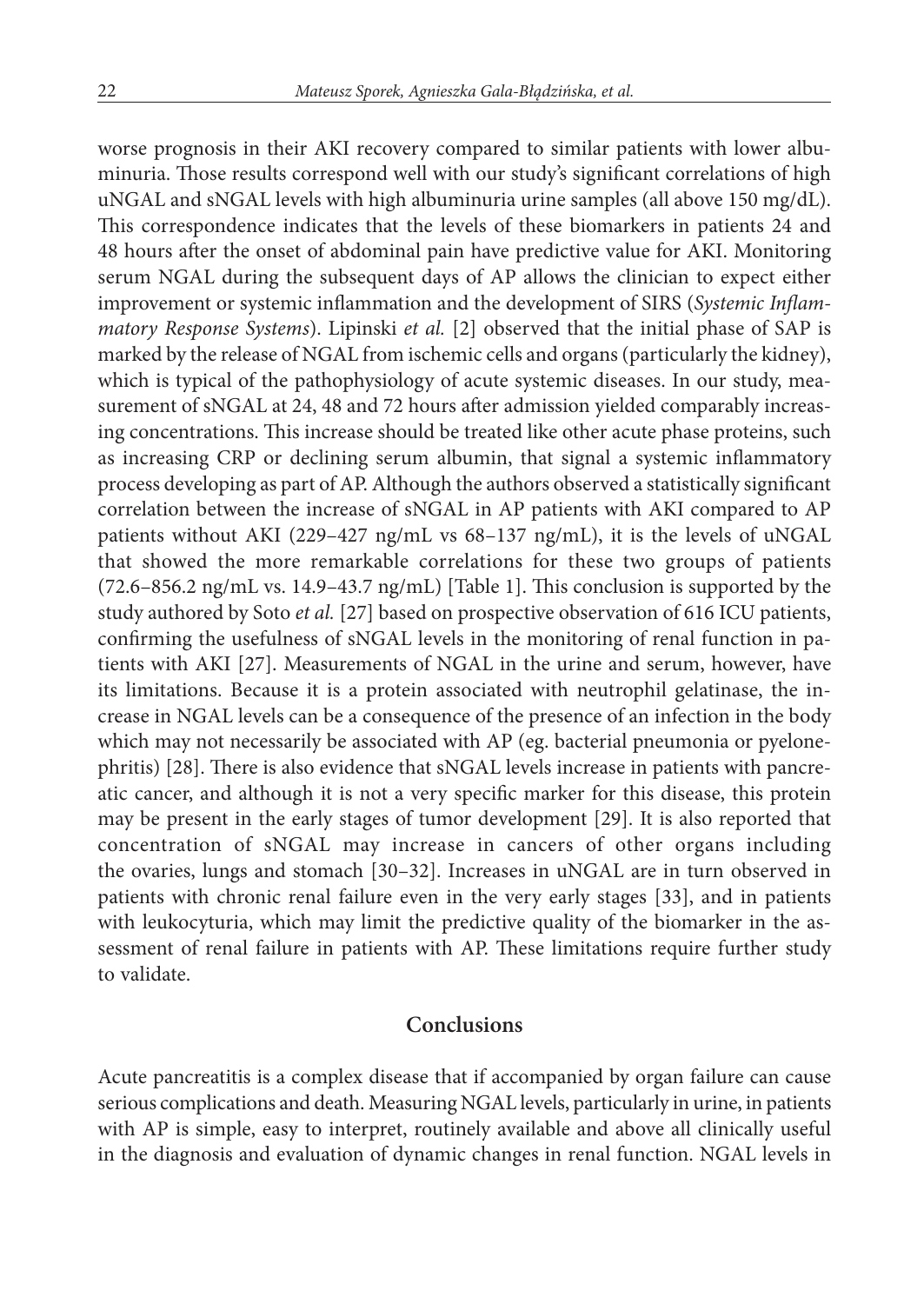these patients is correlated with other parameters of inflammation and is most useful as an additional test in the assessment of ongoing systemic inflammation. These results need further research on larger groups of patients to be fully validated.

# **Acknowledgements**

The study was partially financed by Jagiellonian University Medical College grants No K/DSC/003118 and No K/ZDS/002844.

# **Conflict of interest**

No declared.

### **References**

- 11. *Pavlidis P., Crichton S., Lemmich-Smith J., Morrison D., Atkinson S., Wyncoll D., et al.*: Improved outcome of severe acute pancreatitis in the intensive care unit. Crit Care Res Practice. 2013; doi: 10.1155/2013/897107.
- 12. *Lipinski M., Rydzewska-Rosolowska A., Rydzewski A., Rydzewska G*.: Urine neutrophil gelatinase-associated lipocalin as an early predictor of disease severity and mortality in acute pancreatitis. Pancreas. 2015; 44: 448–452, doi: 1097/MPA.0000000000000282.
- 13. *Vege S.S., Whitcomb D.C., Grover S.*: Predicting the severity of acute pancreatitis. UpToDay. Dec. 2015.
- 14. *Chu L.P., Zhou J.J., Yu Y.F., Huang Y., Dong W.X.*: Clinical effects of pulse high-volume hemofiltration on severe acute pancreatitis complicated with multiple organ dysfunction syndrome. Ther Apher Dial. 2013; 17: 78–83, doi: 10.1111/j.1744-9987.2012.01104.x.
- 15. *Huang H.L., Nie X., Cai B., Tang J.T., He Y., Miao Q., et al.*: Procalcitonin levels predict acute kidney injury and prognosis in acute pancreatitis: a prospective study. Plos One. 2013; 8: e82250, doi: 10.1371/ journal.pone.0082250.
- 16. *Kumar R., Pahwa N., Jain N.*: Acute kidney injury in severe acute pancreatitis: an experience from a tertiary care center. Saudi J Kidney Dis Transpl. 2015; 26: 56–60, doi: 10.4103/1319-2442.148734.
- 17. *Meher S., Mishra T.S., Sasmal P.K., Rath S., Sharma R., Rout B., Sahu M.K..*: Role of biomarkers in diagnosis and prognostic evaluation of acute pancreatitis. J Biomarkers. 2015; doi: 10.1155/2015/519534.
- 18. *Petejova N., Martinek A.*: Acute kidney injury following acute pancreatitis: A review. Biomed Pap Med Fac Univ Palacky Olomouc. 2013; 157: 105–113, doi: 10.5507/bp.2013.048.
- 19. *Khanna A.K., Meher S., Prakash A., Tiwary S.K., Singh U., Srivastava A., Dixit V.K.*: Comparison of Ranson, Glasgow, MOSS, SIRS, BISAP, APACHE II, CTSI Scores, IL-6, CRP, and procalcitonin in predicting severity, organ failure, pancreatic necrosis and mortality in acute pancreatitis. HPB Surgery. 2013; doi: 10.1155/2013/367581.
- 10. *Simsek A., Tugru V., Tasci A.I.*: New biomarkers for quick detection of acute kidney injury. ISRN Nephrology. 2013; doi: 10.5402/2013/394582.
- 11. *Bianca G., Raluca F., Veres M., Orlandea M., Badea J., Hlavathy K., Cioc A.*: Plasma neutrophil gelatinase associated lipocalin (NGAL) – early biomarker for acute kidney injury in critically ill patients. J Crit Care Med. 2015; 1: 154–161, doi: 10.1515/jccm-2015*-*0023.
- 12. *Hjortrup P.B., Haase N., Wetterslev M., Perner A.*: Clinical review: Predictive value of neutrophil gelatinase-associated lipocalin for acute kidney injury in intensive care patients. Critical Care. 2013; 17: 211, doi: 10.1186/cc11855.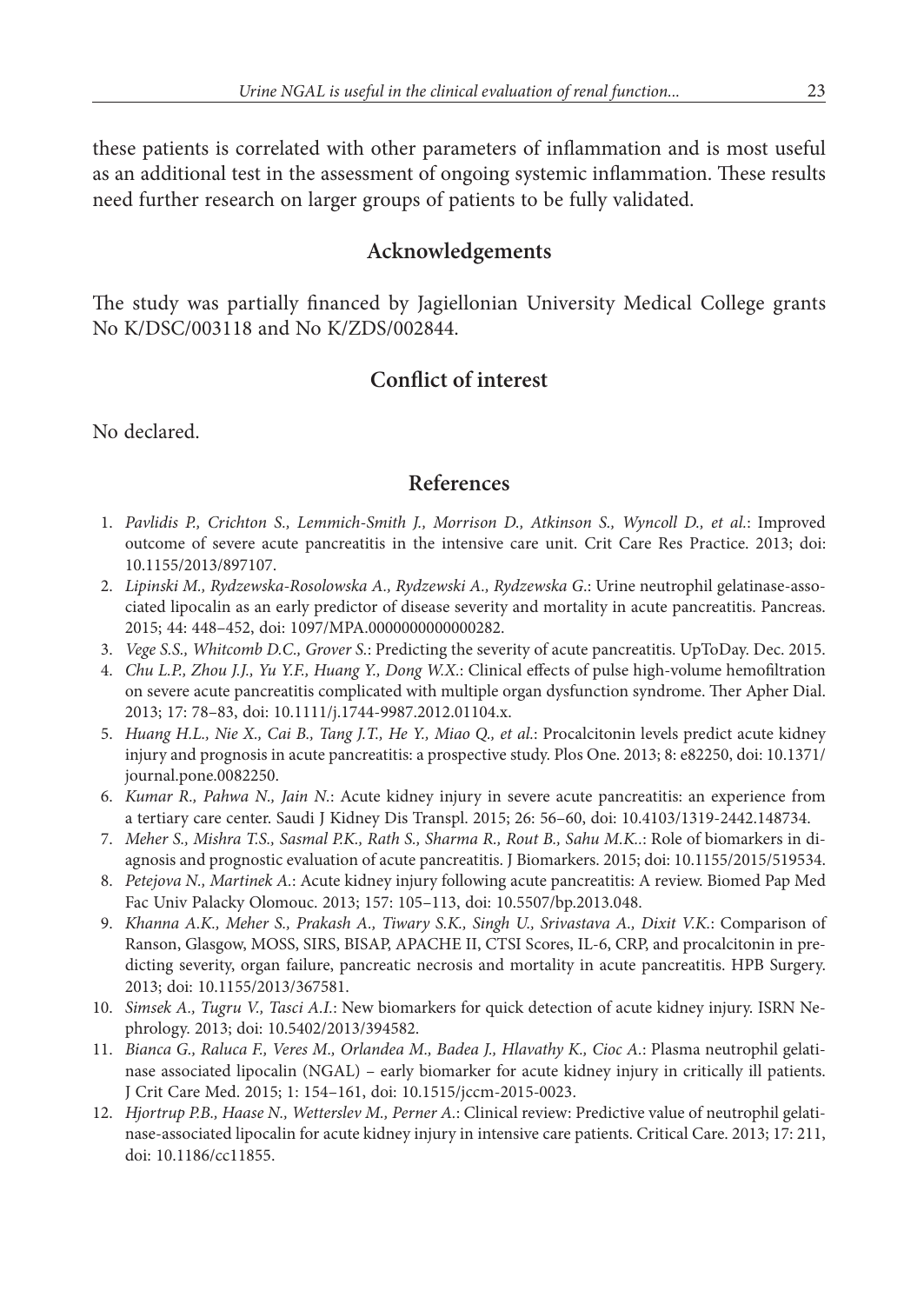- 13*. Martensson J., Bellomo R*.: The rise and fall of NGAL in Acute Kidney Injury. Blood Purif. 2014; 37: 304–310, doi: 10.1159/0003649937.
- 14. *Banks P.A., Bollen T.L., Devernis C., Gooszen H.G., Johnson C.D., Sarr M.G., et al.*: Classification of acute pancreatitis – 2012: revision of the Atlanta classification and definitions by international consensus. Gut. 2013; 62: 102–111, doi: 10.1136/gutjnl-2012-302779.
- 15. *Kellum J.A., Lameire N., for the KDIGO AKI Guideline Work Group*: Diagnosis, evaluation, and management of acute kidney injury: a KDIGO summary (Part 1). Crit Care. 2013; 17: 204, doi: 10.1186/ cc11454.
- 16. *Tenner S., Baillie J., Vege S.S.*: American College of Gastroenterology guideline: management of acute pancreatitis. Am J Gastroenterol. 2013; 108: 1400–1415, doi: 10.1038/ajg.2013.218.
- 17. *Wu B., Johannes R.S., Sun X., Conwell D.L., Banks P.A.*: Early changes in blood urea nitrogen predict mortality in acute pancreatitis. Gastroenterology. 2009; 137: 129–135, doi: 10.1053/j.gastro.2009.03.56.
- 18. *Pezzilli R.*: How to evaluate the severity of acute pancreatitis: back to the past? JOP. 2012; 13: 324–325, PMID: 22572146.
- 19. *Simoes M., Alves P., Esperto H., Canha C., Meira E., Ferreira E., et al.*: Predicting acute pancreatitis severity: comparison of prognosis scores. Gastroenterol Res. 2011; 4: 216–222, doi: 10.4021/gr364w.
- 20. *Papachristou G.I., Muddana V., Yadav D., O'Connell M., Sanders M.K., Slivka A., Whitcomb D.*: Comparison of BISAP, Ranson's, APACHE II, and CSTI Scores in predicting organ failure, complications, and mortality in acute pancreatitis. Am J Gastroeneterol. 2009; 105: 435–441, doi: 10.1038/ajg.2009.622.
- 21. *Yang C.J., Chen J.C., Phillips A.R.J., Windsor J.A., Petrov M.S*.: Predictors of severe and critical acute pancreatitis: a systematic review. Dig Liver Dis. 2014; 46: 446–451, doi: 1016/j.dld.2014.01.158.
- 22. *Rupniewska-Ładyko A., Zielońska-Borkowska U.*: Leczenie ciężkiej postaci ostrego zapalenia trzustki. Borgis. 2014; 8: 592–596.
- 23*. Sarr M.G.*: 2012 Revision of the Atlanta Classification of acute pancreatitis. Pol Arch Med Wewn. 2013; 123: 118–124, PMID: 23396317.
- 24. *Tran D.D., Oe P.L., de Fijter C.W., van der Meulen J., Cuesta M.A*.: Acute renal failure in patients with acute pancreatitis: prevalence, risk factors, and outcome. Nephrol Dial Transplant. 1993; 8: 1079–1084, PMID: 8272219.
- 25. *Takase K., Takeyama Y., Nishikawa J., Ueda T., Hori Y., Yamamoto M., Kuroda Y.*: Apoptotic cell death of renal tubules in experimental severe acute pancreatitis. Surgery. 1999; 125: 411–420, 10.1016/S0039- 6060(99)70009-7.
- 26. *Neyra J.A., Li X., Yessayan L., Adams-Huet B., Yee J., Toto R.D.*: Acute Kidney Injury in Critical Illness Study Group. Dipstick albuminuria and acute kidney injury recovery in critically ill septic patients. Nephrology (Carlton). 2015, doi: 10.1111/nep.12637.
- 27. *Soto K., Papoila A.L., Coelho S., Bennett M., Rodrigues M.Q., Fidalgo P., et al*.: Plasma NGAL for the diagnosis of AKI in patients admitted from the emergency department setting. Clin J Am Soc Nephrol. 2013; 8: 2053–2063, doi: 10.2215/CJN.12181212.
- 28. *Wang Y., Lam K.S., Kraegen E.W., Sweeney G., Zhang J., Tso A.W., et al.*: Lipocalin-2 is an inflammatory marker closely associated with obesity, insulin resistance, and hyperglycemia in humans. Clin Chem. 2007; 53: 34–41, doi: 10.1373/clinchem.2006.075614.
- 29. *Kaur S., Chakraborty S., Baine M.J., Mallya K., Smith L.M., Sasson A., et al.*: Potentials of plasma NGAL and MIC-1 as biomarker(s) in the diagnosis of lethal pancreatic cancer. PLOS One. 2013; 8: e55171, doi: 10.1371/journal.pone.0055171.
- 30. *Cho H., Kim J.H.*: Lipocalin-2 expressions correlate significantly with tumor differentiation in epithelial ovarian cancer. J Histochem Cytochem. 2009; 57: 513–521, doi:10.1369/jhc.2009.953257.
- 31. *Bauer M., Eickhoff J.C., Gould M.N., Mundhenke C., Maass N., Friedl A.*: Neutrophil gelatinase-associated lipocalin (NGAL) is a predictor of poor prognosis in human primary breast cancer. Breast Cancer Res Treat. 2008; 108: 389–397, doi: 10.1007/s10549-007-9619-3.